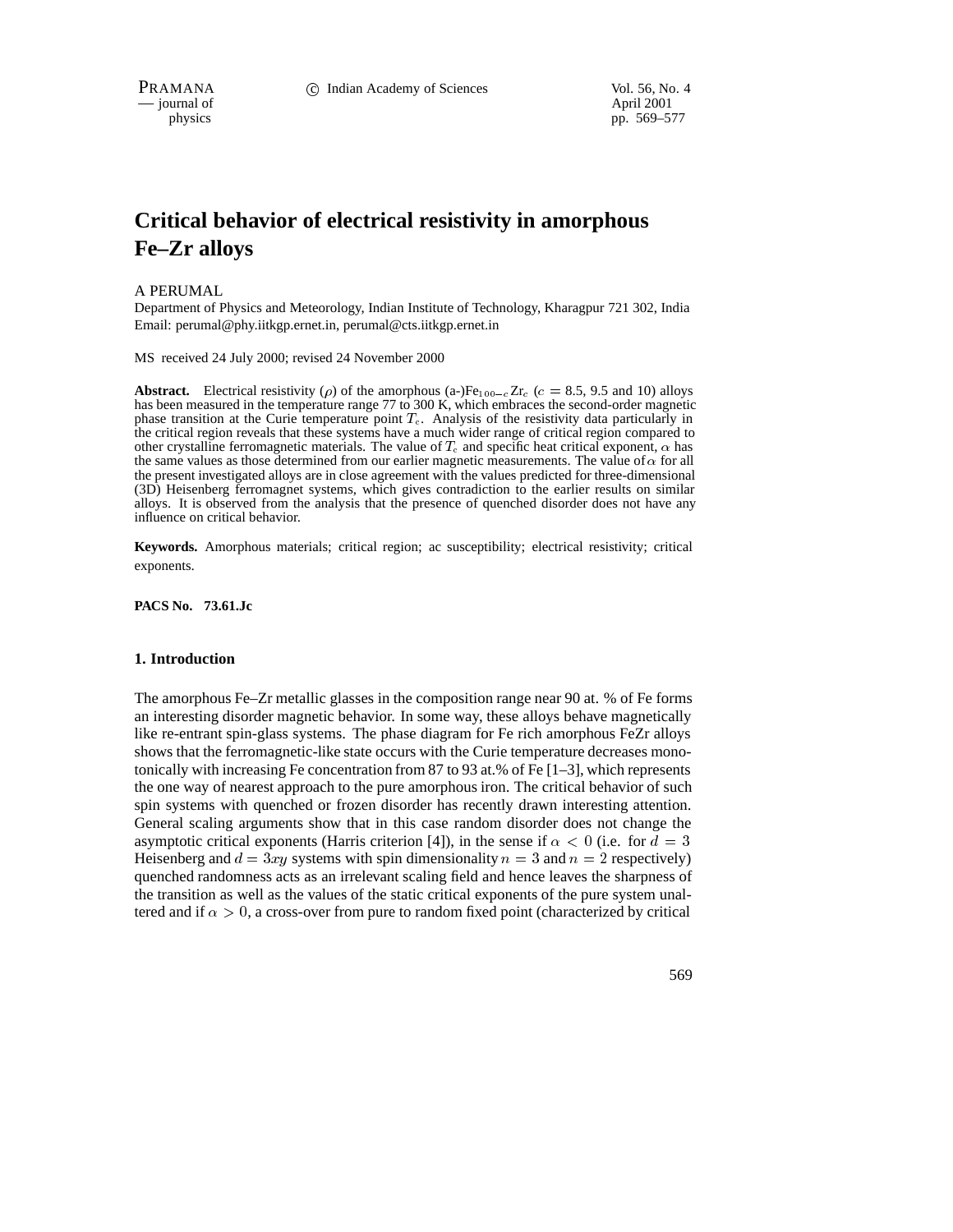#### *A Perumal*

exponents, whose values are widely different from the actual one, so that the sign of  $\alpha$ changes. i.e  $\alpha > 0$ ) occurs. High temperature series expansion calculations [5], renormalization group calculations [6,7], and a field theoretical calculation [8] corroborate this argument. The specific heat and magnetic measurements [9–11] on some amorphous ferromagnetism reports the theoretical point [4,6,12] of view that the addition of short-range disorder to a pure system, which undergoes a second order phase transition should not alter, if the specific heat critical exponent of the system is negative. A serious problem one has to consider, when studying the magnetic phase transitions with structural disorder is the question whether or not the topological or substantial short-range disorder is the only relevant parameter describing the structure. Principally, a thermodynamic phase transition can also exist, but the asymptotic critical behavior, which can only be observed, if the correlation length is larger than the spatial correlations of the density flucutations, which can be shifted to low reduced temperature regions.

Yamauchi, Onodora and Yamamoto [13] reported based on magnetic measurements near  $T_c$  that these systems present an anomalous critical behavior with the exponents  $\beta$ ,  $\gamma$  and  $\delta$ , differing subsequently from those expected for homogeneous and collinear ferromagnets. However, Kaul [14] has found experimentally and from reanalysis of experimental data (reported by Hiroyoshi *et al* [15] on magnetization for a-Fe  $_{91}Zr_9$  and those of Yamauchi *et al* for Fe<sub>92</sub>Z<sub>r<sub>8</sub></sub>) that the exponents  $\beta$  and  $\gamma$ , which do not significantly differ from those normally expected for a three-dimensional (3-D) Heisenberg ferromagnet in the real critical region. From these studies, it is not clear, whether these systems will exhibit a ordered 3D Heisenberg like ferromagnet behavior in asymptotic critical region or not.

A complete understanding of the critical phenomena in amorphous systems, therefore demands a systematic experimental study on materials having varying degrees and types of quenched disorder. The specific heat measurement is the most informative experimental tool for this kind of study. Because, it has very small critical exponent and hence it is most sensitive to the smearing of the phase transition. But the main requirement for this study is that a large amount of sample is needed to perform accurate specific heat measurement in the critical region. An alternative, but indirect method to study the critical behaviors of specific heat makes use of theoretically predicted [16–19] and experimentally [20–23] verified fact that the magnetic contribution to the temperature derivative of electrical resistivity,  $d\rho_m/dT$ , since thermal derivative of resistivity is directly proportional to the specific heat of the system  $\left[\mathrm{d}\rho_m(T)/\mathrm{d}T \propto C_m(T)\right]$  in the critical region. The electrical resistivity measurement can be preformed even on a very small sample with closed interval of temperature and it could be given same types of information about the nature of magnetic phase diagram as the specific heat measurements. We have chosen here a set of binary alloy samples of  $Fe_{100-c}Zr_c$  ( $c = 8.5, 9.5$  and 10) for critical behavior analysis using the highly precise electrical resistivity data in order to resolve the controversy, whether or not the iron rich amorphous Fe–Zr alloys exhibit a normal phase transition to long-range ferromagnetic order at  $T_c$  and to confirm whether the presence of disorder has any influence on critical behavior of resistivity or not?

### **2. Experimental details**

Amorphous (a-)Fe<sub>100-c</sub>Zr<sub>c</sub> (c = 8.5, 9.5, 10) alloy ribbons of 1–3 mm width and 15–30  $\mu$ m thickness was prepared by melt-spun quenching technique from high purity elements.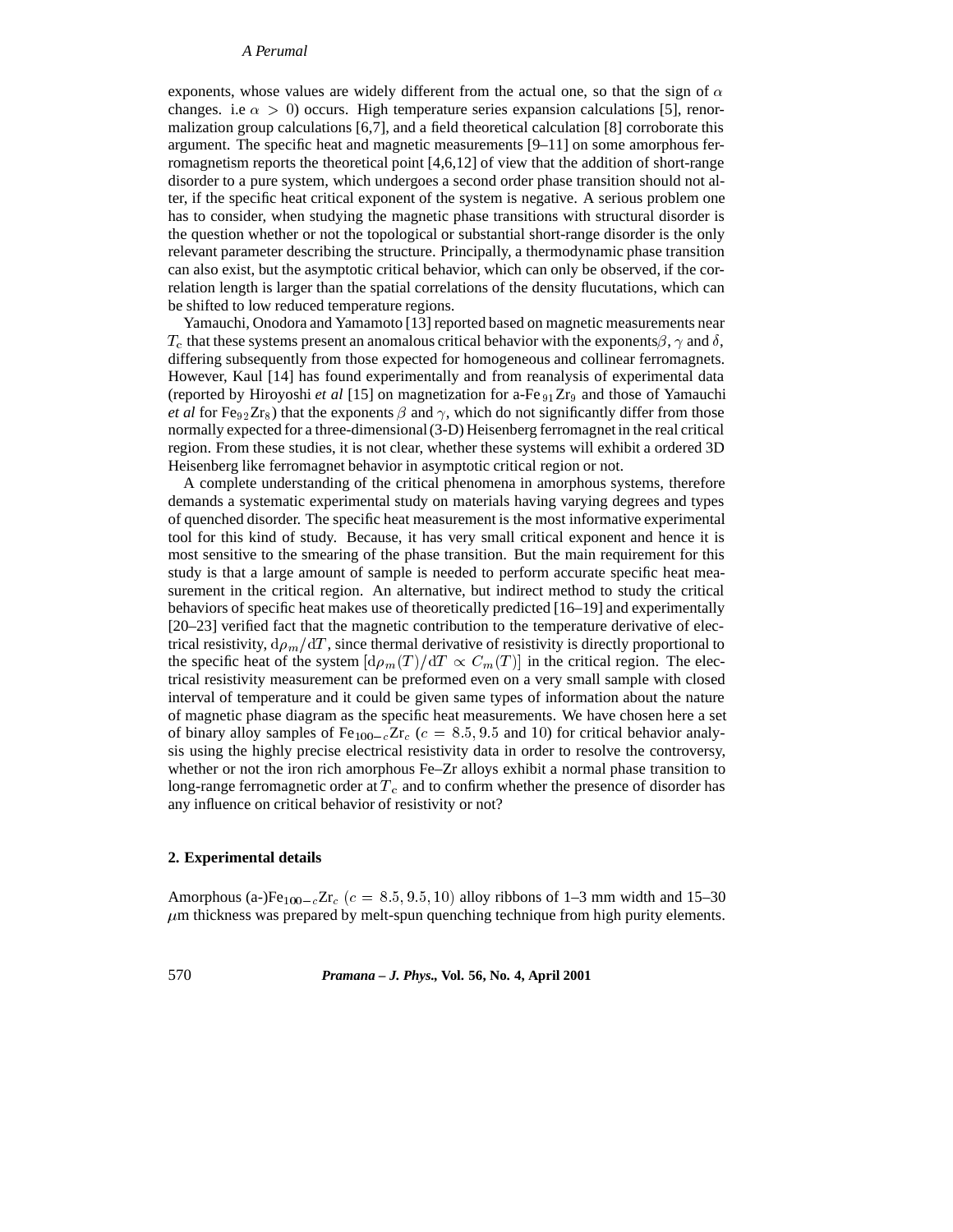The amorphous nature of the samples is confirmed by X-ray diffraction studies using Cu- $K_{\alpha}$  radiation. Highly precise electrical resistivity measurements were performed in these alloys in the temperature range from 77 to 300 K using a standard dc four-probe technique in the temperature interval of approximately 0.7 K and 0.1 K in the transition region with a resolution better than one part in  $10<sup>5</sup>$  using Keithly nanovoltmeter system. The direction of the constant current passing through the sample was reversed at each temperature, in order to correct the measured voltage for any thermo-emf generated due to some temperaturegradient across the sample. The sample temperatures were determined with an accuracy of 10 mK by precisely measuring the resistance of a Pt sensor and calibrated silicon diode thermometer.

#### **3. Results and discussion**

From the measured electrical resistivity data as a function temperature ( $\rho$  vs. T), the temperature derivative of resistivity  $(d\rho/dT)$  has been derived as follows: A set of three adjacent experimental points with coordinates  $(\rho_1, T_1)$ ,  $(\rho_2, T_2)$  and  $(\rho_3, T_3)$ . The slopes  $(\Delta \rho/\Delta T) = (\rho_2 - \rho_1)/(T_2 - T_1)$  and  $(\Delta \rho/\Delta T)' = (\rho_3 - \rho_2)/(T_3 - T_2)$  are computed and then their average value  $[(\Delta \rho / \Delta T) + (\Delta \rho / \Delta T)']/2$  is taken to represent the value of  $(d\rho/dT)$  at the middle temperature  $T = (T_1 + T_3)/2$ . The values of temperature derivative of resistivity at different temperatures so obtained, are normalized to the resistivity value at Curie temperature  $\rho(T_c)$ , because the absolute value of  $d\rho/dT$  is inaccurate to within 7–10 %, mainly due to the measurement in thickness of the ribbon sample, since the thickness of the sample is in the order of  $\mu$ m. Figure 1 depict the temperature derivative of resistivity normalized with respect to resistivity at Curie temperature, is plotted as a function of temperature in the temperature range 77 to 300 K for a-Fe  $_{100-c}Zr_c$  with  $c = 8.5, 9.5$  and for  $c = 10$  respectively. The temperature derivative of resistivity is positive and its value increases as Zr concentration increases almost by one order at room temperature. But it decreases continuously with temperature and assumes negative values. At about 187 K, 208 K, 228 K, there is a clearly defined kink, where the slope changes rapidly for  $c = 8.5, 9.5$ and <sup>10</sup> respectively. The anomaly at these particular temperatures corresponds well to the temperature, where the paramagnetic to ferromagnetic transition is reported from bulk magnetization (BM) and ac susceptibilty (ACS) measurements [14,27]. Below this point, the temperature derivative of resistivity decreases till 77 K. The total fractional change in the thermal derivative of resistivity from 77 to 300 K is almost equal for all the investigated samples. It is very clear from the figures that the sharpness of the transition is not clear as observed in crystalline ferromagnets.

The interesting feature is that the temperature derivative of resistivity of the system at this particular temperature is directly proportional to the specific heat of the system. In case of ferromagnetic materials, as the temperature approaches  $T_c$  the charge carriers interact with electron spins undergoing the critical spin-fluctuations. So, in ferromagnets for the spherical Fermi surface, the resistivity can be written in the form of

$$
\rho \propto \int_0^{2k_{\rm F}} q^3 \Gamma(q, T) \mathrm{d}q. \tag{1}
$$

 $k_F$  is the Fermi wave vector and  $\Gamma(q, \eta) = c/(k^2 + q^2)$ , where  $k = k_0 \eta^{1/2}$  and the reduced temperature  $\eta = [(T - T_c)/T_c]$ . The thermal derivative of the resistivity as a function of reduced temperature will be

*Pramana – J. Phys.,* **Vol. 56, No. 4, April 2001** 571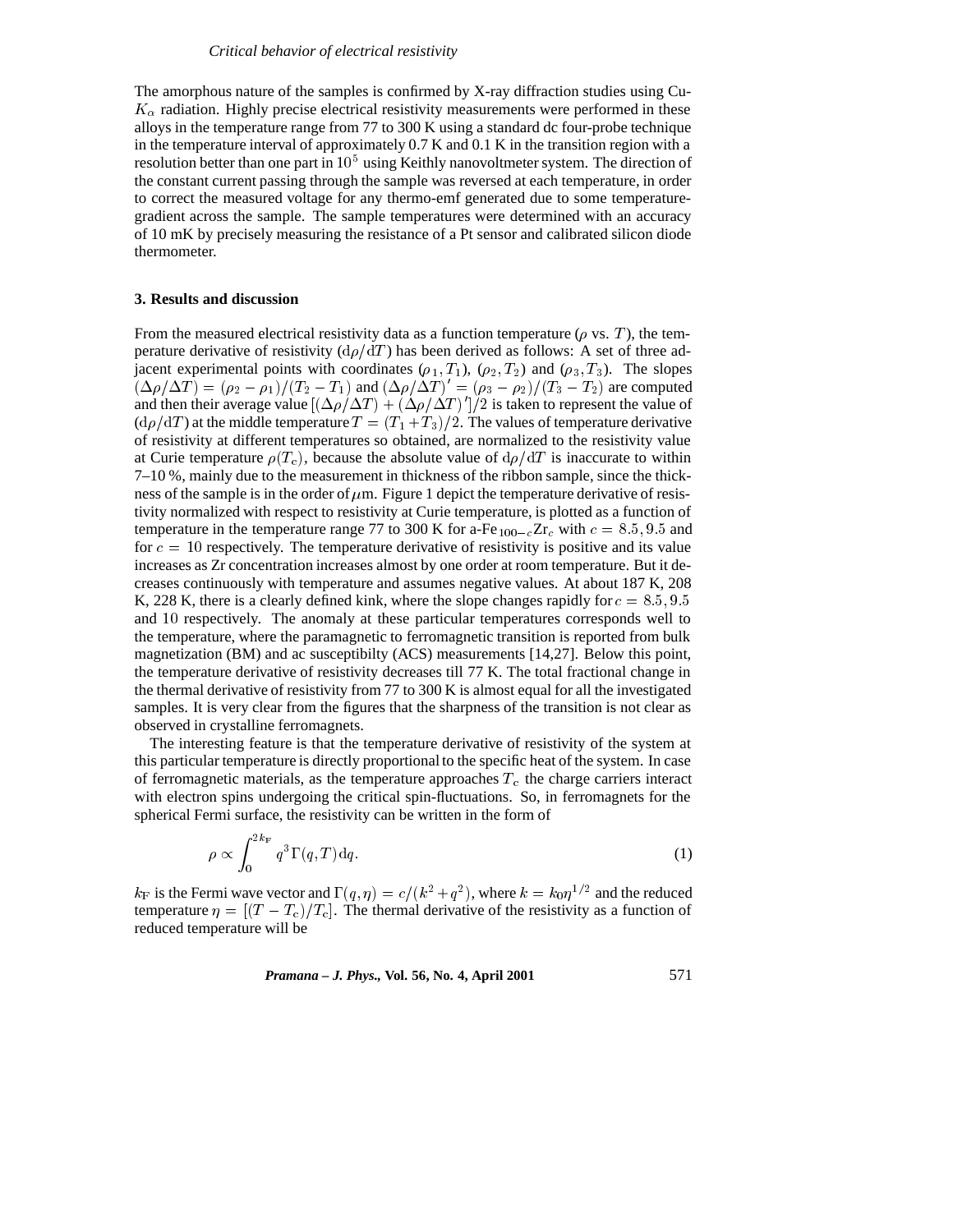*A Perumal*



Figure 1. The thermal derivative of resistivity normalized with respect to resistivity value at  $T_c$ ,  $\rho(T_c)$  [ $C(T) = (1/\rho(T_c))(\frac{d\rho}{dT})$ ], is plotted as a function of temperature for a-Fe<sub>100-c</sub>Zr<sub>c</sub> with  $c = 8.5$  (o), 9.5 ( $\diamond$ ) and 10 ( $\triangle$ ). The line passing through the data is a best fit to eqs (4) and (5) for temperature below and above  $T_c$  with the exponents obtained from fitting results.

$$
\left(\frac{\mathrm{d}\rho}{\mathrm{d}\eta}\right) = \left(\frac{\mathrm{d}\rho}{\mathrm{d}T}\right) \propto \eta^{-\alpha} \propto C_p,\tag{2}
$$

where  $C_p$  is the specific heat, which is given by Fisher–Langer [17] relation

$$
\left(\frac{\mathrm{d}\Gamma_{as}}{\mathrm{d}T}\right) \propto \frac{\mathrm{d}U}{\mathrm{d}T} = C_p. \tag{3}
$$

In order to analyse the experimental data, the usual power law for the divergence of  $d\rho/dT$ in the critical region is given by Geldert *et al* [24], which is another form of eq. (2),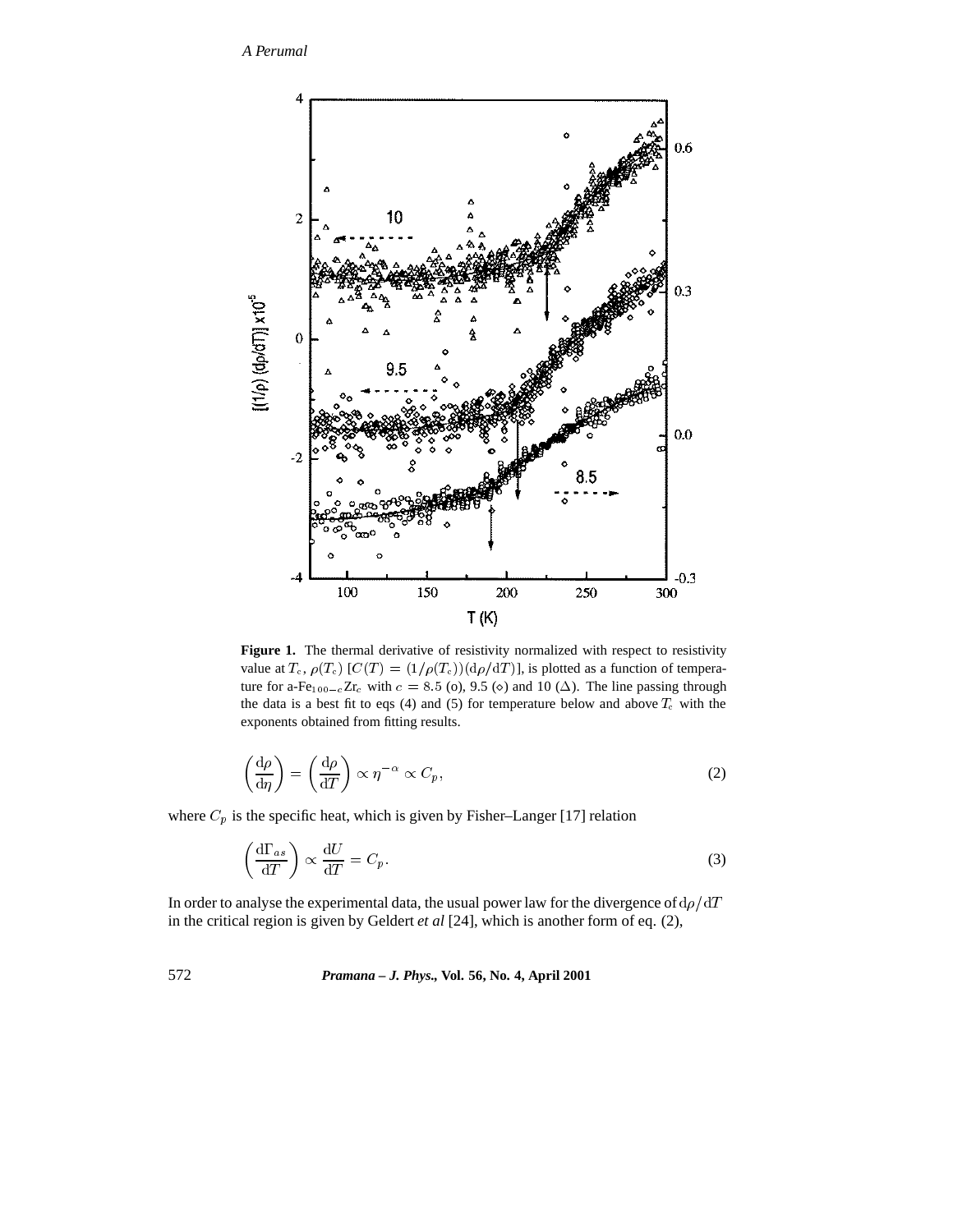*Critical behavior of electrical resistivity*

$$
C(T) = \left[\frac{1}{\rho(T_{\rm c})}\frac{\mathrm{d}\rho}{\mathrm{d}T}\right] = \frac{A^+}{\alpha}\left((- \eta)^{-\alpha} - 1\right) + B^+ \quad T < T_{\rm c},\tag{4}
$$

$$
C'(T) = \left[\frac{1}{\rho(T_c)}\frac{\mathrm{d}\rho}{\mathrm{d}T}\right] = \frac{A^-}{\alpha'}\left(\eta^{-\alpha'}-1\right) + B^- \quad T > T_c,\tag{5}
$$

where A and B are constants,  $\alpha$  and  $\alpha'$  are specific heat critical exponents below and above Curie temperature. The parameter values given in table 1, have been arrived at by adopting the following fitting procedure: (i) the Curie temperature,  $T_c$  (taken from thermal derivative to the resistivity at which  $d\rho/dT$  begins to increase rapidly with increasing temperature) is kept fixed and the values of the remaining parameters are varied so, as to achieve the best fit to the experimental data in a given temperature range, (ii) the values determined by the above method in a given temperature interval for the parameters  $A, B$  and  $\alpha$  and the assumed value of  $T_c$ , are taken as the initial values for these parameters while attempting a theoretical fit to the experimental data in terms of eqs (4) and (5) by varying all the four parameters A, B,  $\alpha$  and T<sub>c</sub>. The temperature range defined by  $\eta_{\min} \leq \eta \leq \eta_{\max}$ is varied by varying  $\eta_{\text{max}}$  in order to find out the extent to which the best values of the fitting parameters and the quality of the fit, as determined by the mean-square error, which is defined as:

$$
\chi^2 = \left(\frac{1}{N - N_{\text{para}}}\right) \sum_{1}^{N} \frac{\left[C_{\text{theo}} - C_{\text{exp}}\right]^2}{\sigma^2},\tag{6}
$$

where N is number of data within the selected temperature region,  $N_{\text{para}}$  is the number of parameters, which are used in eqs (4) and (5) for fitting. As is usually the case, the values of the fitting parameters are found to depend on the range of  $\eta$  over which the data are fitted. The parameters listed in table 1 give the best fit to the data as inferred from the least value of the mean squared error in the specified temperature range and do not vary significantly (i.e. the variation of  $\alpha$  falls well within the error limits given for these parameters in table 1) as the fit range is progressively narrowed down by decreasing  $\eta_{\text{max}}$  towards  $\eta_{\text{min}}$ . Inclusion of experimental data outside the specified temperature range

**Table 1.** Values of different parameters used to fit the experimental data to eqs (4) and (5) of the text. Relevant parameter values deduced from the magnetic data are included for comparison.

| $\epsilon$ | $(10^{-4} \text{ K}^{-1})$ $(10^{-4} \text{ K}^{-1})$ | В       | $T_c^M$ (K) | $T_c^{\rho}$ | $\eta = (T-T_c^{\rho})/T_c^{\rho}$<br>fit range        | $\alpha^{\rho}$<br>$\lceil \alpha' \rceil$ | $\alpha^M$              |
|------------|-------------------------------------------------------|---------|-------------|--------------|--------------------------------------------------------|--------------------------------------------|-------------------------|
| 8.5        | 5.45(12)                                              | 3.32(4) | 186.5(3)    | 187.4(8)     | $0.01$ to $0.12$<br>$[-0.10 \text{ to } -0.005]$       | $-0.22(9)$<br>$[-0.33(10)]$                |                         |
| 9.5        | 5.25(9)                                               | 3.56(4) | 207.6(2)    | 208.2(6)     | $0.02 \text{ to } 0.10$<br>$[-0.12 \text{ to } -0.01]$ | $-0.18(14)$<br>$[-0.22(8)]$                |                         |
| 10         | 4.98(14)                                              | 3.78(4) | 227.6(2)    | 228.5(9)     | $0.005$ to $0.13$<br>$[-0.13 \text{ to } -0.009]$      | $-0.13(7)$<br>$[-0.20(6)]$                 | $-0.18(6)$ <sup>+</sup> |

Abbreviations:  $T_c^M$   $(T_c^{\rho})$  and  $\alpha^M$   $(\alpha^{\rho})$  are the  $T_c$  and  $\alpha$  values deduced from the magnetization (resistivity) data. <sup>+</sup> values of  $\alpha$  calculated from the relation  $\alpha = 2(1-\beta)-\gamma$ using the values of  $\beta$  and  $\gamma$  determined in ref. [26,27].

*Pramana – J. Phys.,* **Vol. 56, No. 4, April 2001** 573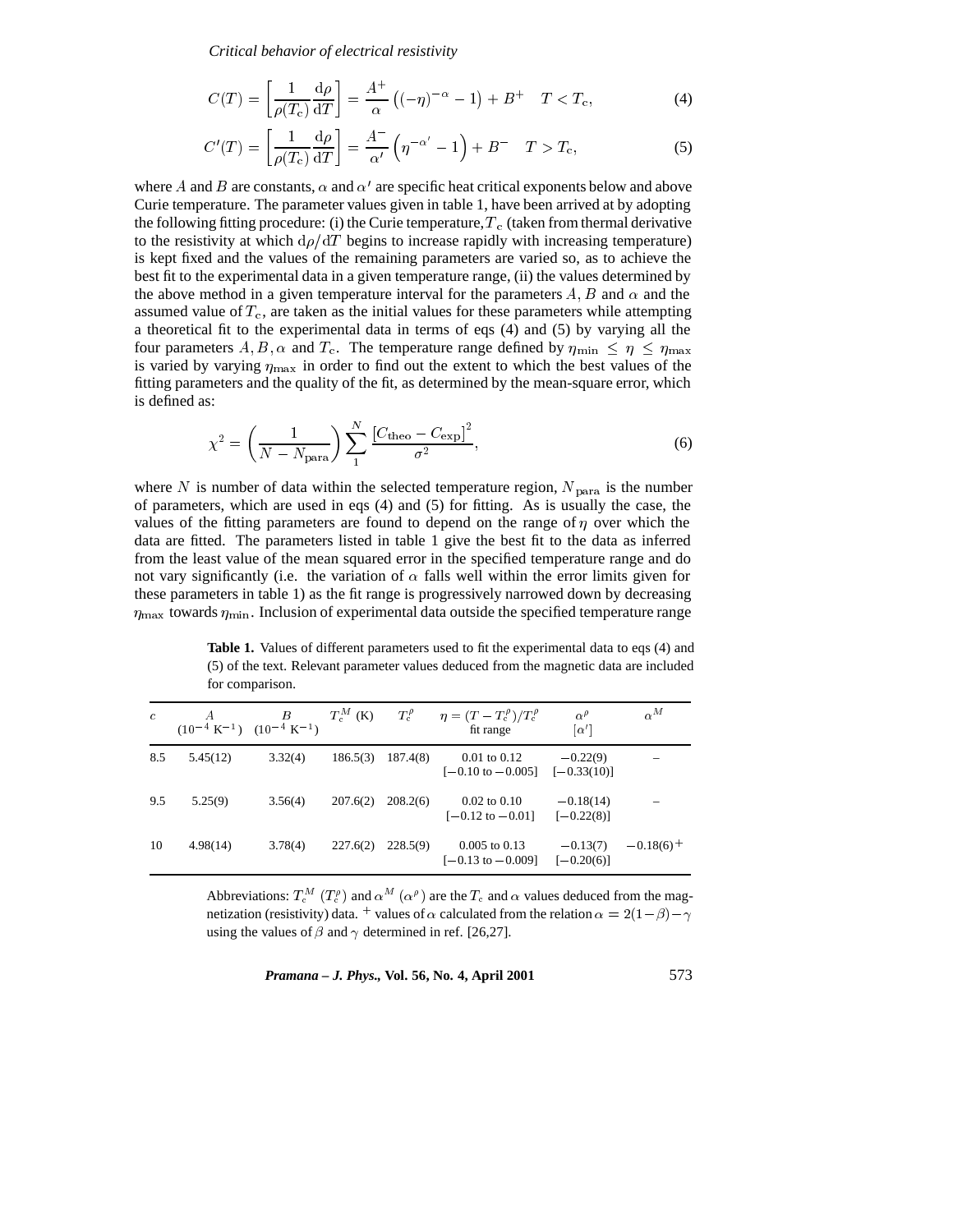#### *A Perumal*

(listed in table 1) results not only in the different parameter values, but also in a significant increase in their error limits and mean-square error of the best fit. All computed work has been performed using the nonlinear least-square fit computer program, which is based on Marquardt's maximum likelihood algorithm. The calculated values of  $T_c$ , and  $\alpha$  are almost same and comparable with the values calculated from the Rushbrook's scaling relation with the values of  $\beta = 0.366$  and  $\gamma = 1.393$ , as experimentally (from BM and ACS) found by Kaul *et al* and Perumal *et al* [11,27]. The constant values of A and B observed from the fitting procedures, have less values (almost one order of magnitude) when compared to the values obtained for Ni rich samples.

The interesting features that emerge from the above data analysis are: (i) the resistivity and magnetic measurements, performed on the glassy ribbons from the same alloys yield identical results so far as the values of  $T_c$  and  $\alpha$  are concerned, (ii) the range of the critical region for the investigated alloys is much wider, compared to crystalline ferromagnets. From our observation that the critical exponent  $\alpha$  can be determined up to a temperature value as high as  $\eta_{\text{max}} \approx 0.12$  for  $T > T_c$  and  $T < T_c$ , (iii) the values of  $\alpha$  determined in this study compare favourably not only with those previously deduced for other amorphous ferromagnets from the specific heat measurements, but also with the value predicted by a 3D Heisenberg model.

It has been reported earlier by Pureur *et al* on a-Fe  $_{92}Zr_8$  that the second order transition occurs due to the presence of short-range interactions and specific heat critical exponent obtained from the thermal derivative of resistivity deviates from those values expected for ordered 3D Heisenberg ferromagnet. But in our opinion, it is too precipitate to draw any such conclusions, since the data are not much capable of pinpointing exactly whether the transition is due to quenched disorder or whether it is caused by (i) thermal gradients, (ii) external stresses, (iii) large magnetostriction in these alloys, if any and (iv) the method of deriving the  $d\rho/dT$  values from the electrical resistivity as a function of temperature curves, which could result in some sort of averaging over a wide temperature region. Very accurate measurements are taken for temperatures very close to  $T_c$  with very slow temperature drift rates. The scaling critical behavior near the ferromagnetic–paramagnetic transition of amorphous Fe–Zr rich alloys in Fe rich side is studied by Kaul [14] based on bulk magnetization measurement results that the critical exponents obtained from these studies are in close agreement with the values calculated for ordered three-dimensional Heisenberg ferromagnet. These results can be explained in terms of the infinite ferromagnetic matrix along with finite-spin-clusters model, states that even at low temperatures  $(T \ll T_c)$ , the ferromagnetic coupling between the spins (that establish the finite clusters) is much stronger than that between the spins of the ferromagnetic matrix. The exchange interaction between the spins in the ferromagnetic matrix weakens and the ferromagnetic couplings between the spins within the spin clusters are still stronger, when the temperature increases towards  $T_c$ . Subsequently, the number of spins in the ferromagnetic matrix will decrease as the temperature increase towards  $T_c(T \to T_c)$ . So, only a small fraction of spins participates in the ferromagnetic to paramagnetic transition at  $T_c$ . Considering that this model is based on a bond-frustrated 3D Heisenberg model [25], the critical exponents are expected to possses 3D NN Heisenberg values. The magnetic order–disorder phase transition at the Curie point T<sub>c</sub> is characterized by a set of critical exponents  $\alpha$ ,  $\beta$ ,  $\delta$  and  $\gamma$ . Based on Rushbrook's relation  $\alpha = 2(1 - \beta) - \gamma$ , the specific heat exponent is extracted from other critical exponent values, which are obtained from the BM measurement. The extracted values are not only close to our observed results, but also in good agreement to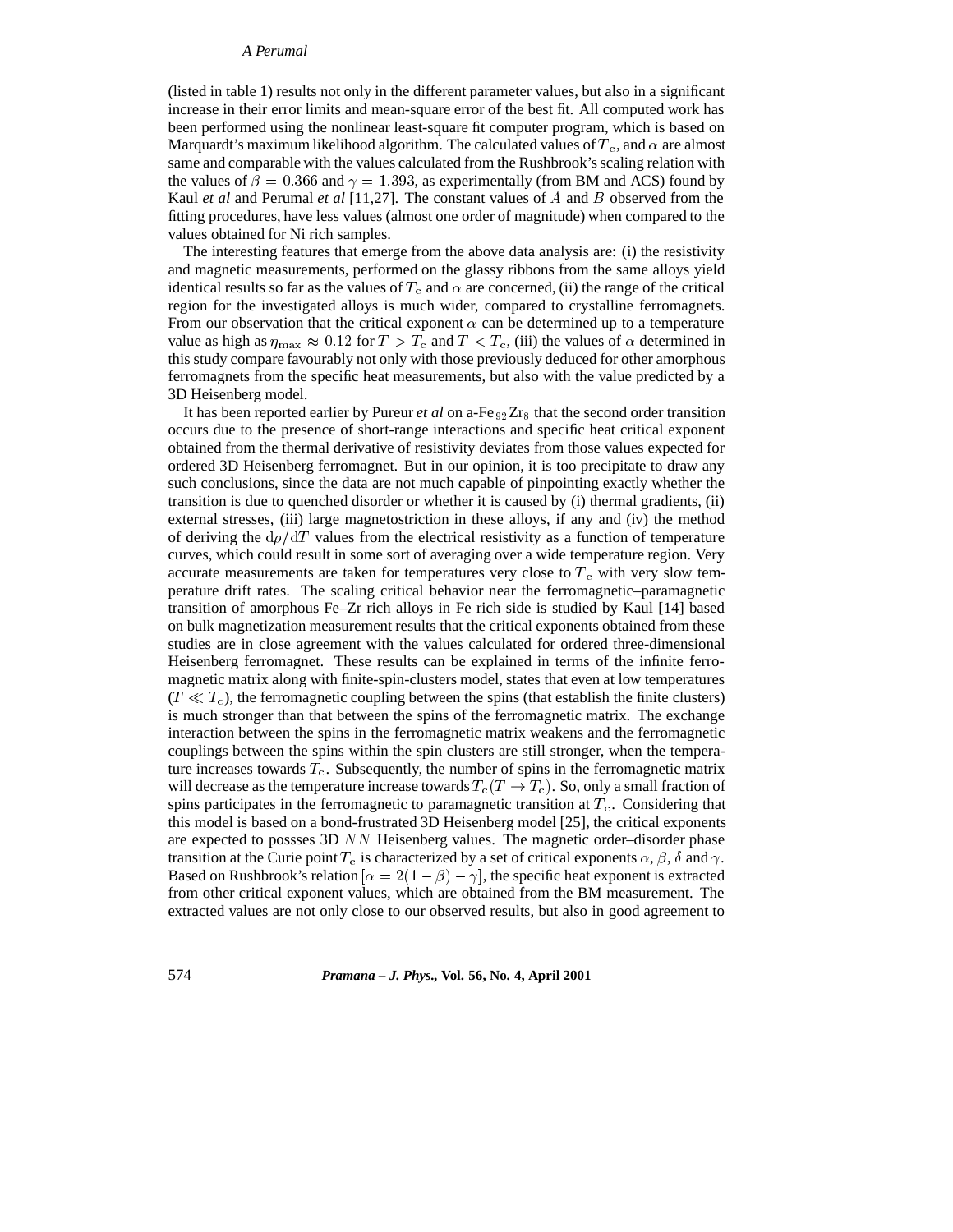#### *Critical behavior of electrical resistivity*

3D Heisenberg values. Now, it is clear that  $T_c$  marks the temperature at which a transition occurs from the paramagnetic state to a state with homogeneous long-range ferromagnetic ordering, the presently studied spin systems should behave exactly the same way as crystalline ferromagnets, so far as the behavior in the critical region and at temperatures just above  $T_c$  is concerned. In order to find the sharpness of the phase transition, we have carried out very low field ACS on present studied samples. The right hand axes of figure 2 depicts the real ( $\chi'$ ) part of ACS curve under the external field of 26 mOe for a-Fe  $_{90}Zr_{10}$ , where the sharp transition from paramagnetic to ferromagnetic state is observed. We have made some rough estimate of difference between the peak temperature  $(T_p)$  observed from ACS and the  $T_c$  calculated from fitting procedure, to explain the width of the transition  $(\Delta T = T_c - T_p)$ , which indicates the amount of inhomogeneity in the present system. The earlier fact along with the observation of specific heat critical exponent in the real



**Figure 2.** The  $C(T)$  is plotted as a function of temperature (left hand axes) and the real part of ac susceptibility as a function of temperature is plotted (right hand axes) for amorphous Fe<sub>90</sub>Zr<sub>10</sub> alloy.

*Pramana – J. Phys.,* **Vol. 56, No. 4, April 2001** 575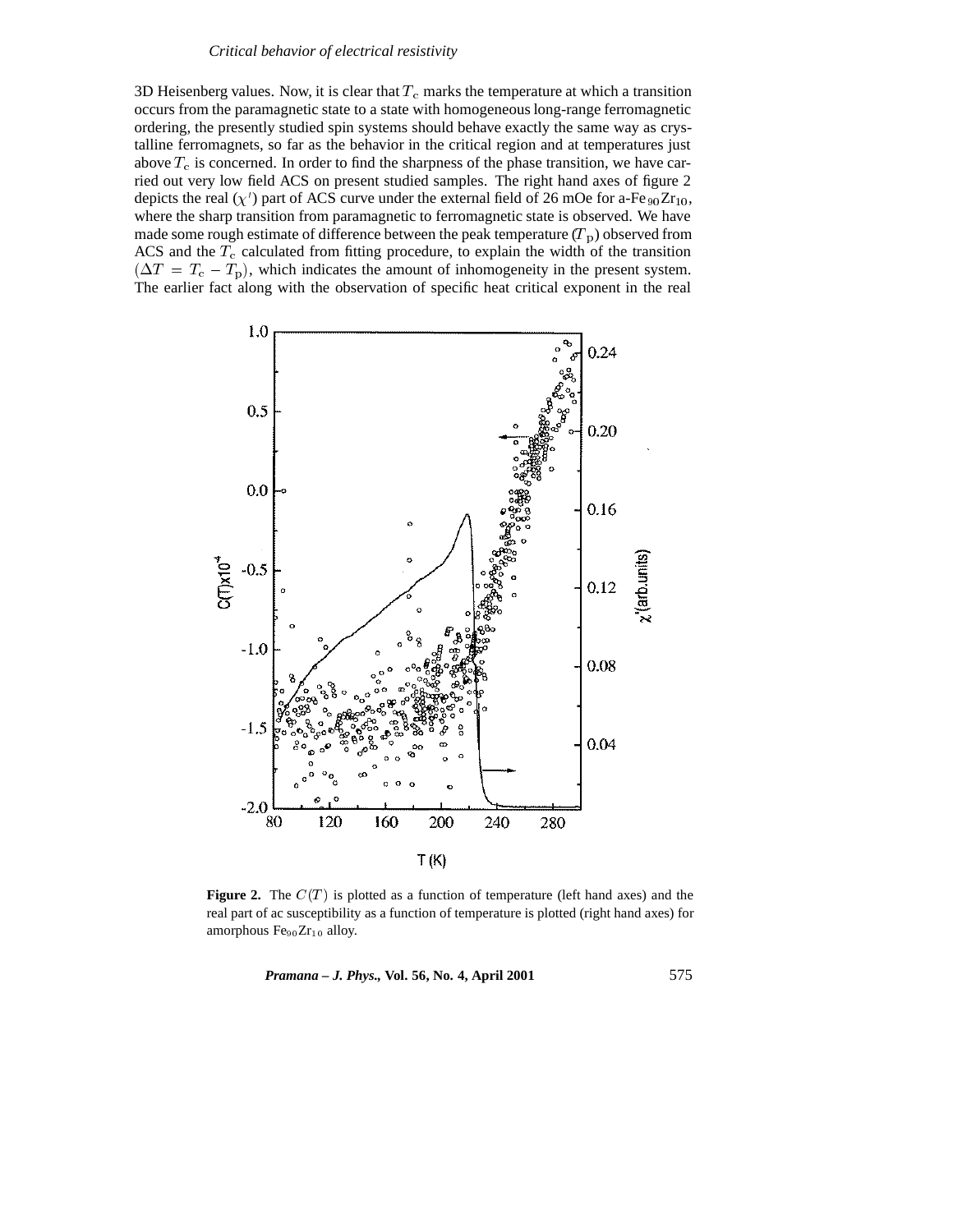## *A Perumal*

critical region further strengthens our results that the quenched disordered has no way to alter the critical behavior of the present investigated systems.

## **4. Conclusions**

The critical behavior of the amorphous  $Fe_{100-c}Zr_c$  with  $c = 8.5$ , 9.5 and 10 is studied by measurement of thermal derivative of the resistivity  $d\rho/dT$ . The temperature at which the clear kink exists in  $d\rho/dT$  is similar to the results of the magnetic measurements, where the existence of a very sharp Hopkinson maximum and the sharp onset of the spontaneous magnetization in the low-field susceptibility measurements. These two aspects suggest that the  $T_c$  is temperature at which transition occurs from paramagnetic to long-range ferromagnetic. The specific heat critical exponent is found to be negative for the present system and the value of  $\alpha$  is in close agreement with the value predicted for ordered Heisenberg ferromagnet, which shows that the sharpness of the ferromagnetic–paramagnetic transition is not affected by the quenched disorder, which is also been supported from our ACS measurement, where the width of the transition,  $\Delta T$ , is very small. At the same time, it remains unanswerable to us why the value of  $\alpha$  is not changed till  $\eta = \pm 0.12$ , where the other critical exponent values, calculated from the ACS data analysis are varying considerably, beyond  $\eta = \pm 0.05$  [26,27].

#### **Acknowledgements**

The author thanks the Council of Scientific and Industrial Research (CSIR) for complete financial support. He also thanks Dr V Srinivas of the Department of Physics and Meteorology and Dr V Vasudeva Rao of the Cryogenic Engineering Centre, Indian Institute of Technology, Kharagpur for their fruitful discussion.

#### **References**

- [1] J M D Coey, D H Ryan and R Buder, *Phys. Rev. Lett.* **58**, 395 (1987)
- [2] D H Ryan, J M D Coey, E Batalla, Z Altounian and J O Strom-Oslen, *Phys. Rev.* **B35**, 8630 (1987)
- [3] D A Read, T Moyo and G C Hallam, *J. Magn. Magn. Mater.* **54-57**, 309 (1986)
- [4] A B Harris, *J. Phys.* **C7**, 1671 (1974)
- [5] E Brown, J W Essam and C M Place, *J. Phys.* **C8**, 321 (1975)
- [6] G Grinstein and A Luther, *Phys. Rev.* **B13**, 1329 (1976)
- [7] A Weinrib and B I Halperin, *Phys. Rev.* **B27**, 413 (1983)
- [8] J Jug, *Phys. Rev.* **B27**, 609 (1983)
- [9] T Mizoguchi and K Yamauchi, *J. Phys. (Paris)* **35**, c4-287 (1974)
- [10] S J Poon and J Durand, *Phys. Rev.* **B16**, 316 (1977)
- [11] S N Kaul, *Phys. Rev.* **B22**, 278 (1980)
- [12] T C Lubensky, *Phys. Rev.* **B11**, 3573 (1975)
- [13] H Yamauchi, H Onodera and H Yamamoto, *J. Phys. Soc. Jpn.* **53**, 747 (1984)
- [14] S N Kaul, *J. Phys.* **F18**, 2089 (1988)